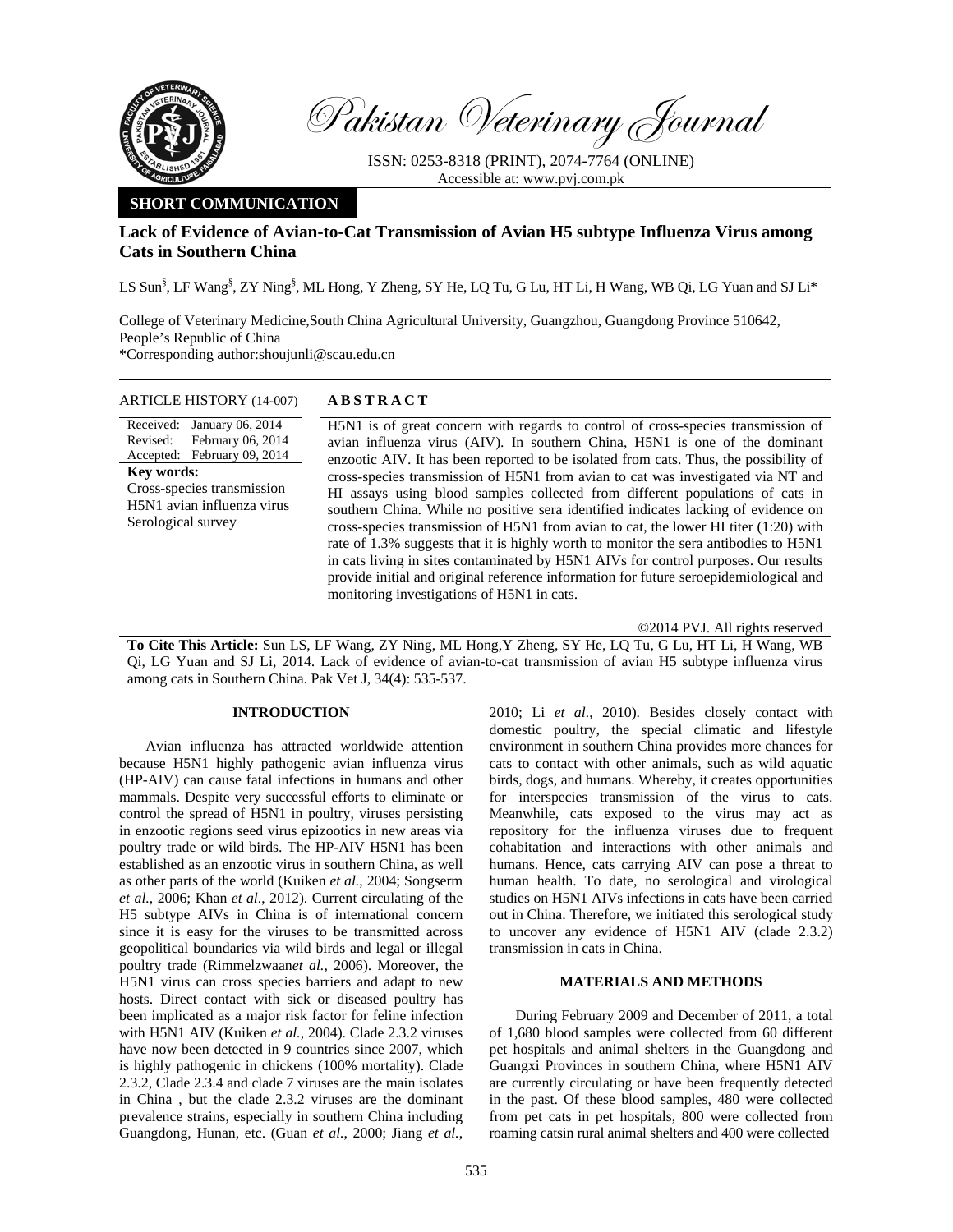**Table 1:** Survey structure in cats in southern China

| Locations <sup>a</sup>                                               |     | No. Survey structure description |            |                |       |  |  |  |  |
|----------------------------------------------------------------------|-----|----------------------------------|------------|----------------|-------|--|--|--|--|
|                                                                      | No. | Median of                        | No. of     | <b>Species</b> | (No.) |  |  |  |  |
|                                                                      |     | age (range)                      | female (%) |                |       |  |  |  |  |
| Guangdong <sup>a</sup>                                               | 968 | $5.9(0.7 - 11)$                  | 401(41.4)  | Pet cats       | (280) |  |  |  |  |
|                                                                      |     |                                  |            | Roaming cats   | (436) |  |  |  |  |
|                                                                      |     |                                  |            | Wild cats      | (252) |  |  |  |  |
| Guangxi <sup>a</sup>                                                 | 712 | $4.5(0.5-13)$                    | 263(36.9)  | Pet cats       | (200) |  |  |  |  |
|                                                                      |     |                                  |            | Roaming cats   | (364) |  |  |  |  |
|                                                                      |     |                                  |            | Wild cats      | (148) |  |  |  |  |
| ashows survey sites in southern China where the sero-epidemiological |     |                                  |            |                |       |  |  |  |  |

study was conducted.

from wild cats in rural or suburban environment (Table 1). There are 664 females and 1016 males. All serum samples were treated with a receptor-destroying enzyme (RDE) and absorbed with erythrocytes in order to remove nonspecific inhibitors before detection. All samples were tested with a hemagglutination inhibition (HI) assay according to recommended procedures as reported in the previous study (Su *et al.*, 2013). Additionally, all samples were tested for H5N1 neutralizing antibodies using a traditional neutralization (NT) method (Kendal *et al.*, 1982). Briefly, positive sera were two fold diluted in serum-free DMEM starting at a dilution of 1:10. Then, 100 TCID<sub>50</sub> of virus were added to the serially diluted serum at a 1:1 ratio (V/V), followed by incubation at 37°C for 1 h. Finally, 0.2 ml of the virus-serum mixtures was transferred to 96-well monolayer plates of MDCK and incubated in 5%  $CO<sub>2</sub>$  at 37 $\degree$ C for 72 h. All samples were tested in triplicate. Pathogenic effects were observed every day and cell supernatants were tested by the HA assay to confirm the viral infection. The endpoint for neutralization was expressed as the highest dilution that prevented hemagglutination in all 3 replicates. Both HI titer of 1: 40 or greater and NT titer of 1:40 or greater were considered positive. A HPAI H5N1 virus, A/chicken/Guangdong/178/04(H5N1) (Genbank Accession: AY737296), was used for all AIV antibody detection by HI and NT assays. The H5N1 virus was isolated at College of Veterinary Medicine, South China Agricultural University (Wan *et al.*, 2005). It belongs to Clade 2.3.2, the most dominant lineage of H5N1 in southern China since 2009, which has been tested to be suitable for a detection usage (Jiang *et al.*, 2010). Bivariate  $\chi^2$  test of independence or Fisher's exact test was used to examine the association between the demographic characteristics and serological outcome. Covariates that had a P<0.25 in the bivariate analyses were entered into a multivariable logistic regression model. We performed backward elimination of the covariates, keeping covariates in the model which had a P<0.05. Final covariates were tested for goodness-of-fit.

## **RESULTS**

The serological screening of 1,680 feline serum samples revealed only one HI positive against H5N1 in roaming cats, wild cats, and pet cats, but none samples were confirmed by the NT test with the H5N1 AIV. Hence, the negative results are not likely a result of false negatives. However, the lower HI titer against H5N1 was observed, with titer of 1:20 at ratio of 1.3% (Table 2). HI titer against canine influenza virus [CIV, A/canine/ Guangdong/2/2011 (H3N2)] was also performed as a

reference positive control. The neutralization (NT) assay was employed for confirmation if an HI titer of 1:20 or more was obtained. A total of 368 (368/1680) sera were found HI titer of 1: 20 or greater. Among these 368 sera, 99 samples were detected to be positive by the MN assay (NT>1:40) (Date not shown). HI titers against H9N2 AIV (A/chicken/Guangdong/V/2008) of 1:20 or more were also detected in 66 of 1680 serum samples (56 with an HI titer of 1:20 and 10 with an HI titer of 1:40). However, none of the 66 samples were positive tested by the MN assay, with NT less than 1:40. In addition, 109 of 1680 serum samples were observed with titer of 1:20 or greater against H1N1 swine influenza virus (A/swine/ Guangdong/L6/2009/H1N1). Six of 109 samples were confirmed to be positive by the NT test (NT>1:40) (Date not shown).

## **DISCUSSION**

To date, the best way to assess the prevalence of the influenza virus is to perform the serological survey. To date, serological surveys of AIVs infection in cats are limited worldwide. In Italy, survey of feline sera collected from different cat populations during 1999 to 2005 (Paltrinieri *et al.*, 2007) and 2004 to 2008 (Piccirillo *et al.*, 2010) using a competitive enzyme-linked immunosorbent assay (ELISA) showed no evidence of AIV antibodies. In agreement, we report the lack of seroepidemiological evidence of avian H5 influenza transmission to cats in China for the first time. The results imply transmission of HPAI H5N1 from avian to cats, at least Clade 2.3.2, seems very low in southern China for now. It also suggests that the H5N1 infections in poultry may have not yet significantly affect the rural animal shelters or suburban environment. However, it should be noted that the lower HI titer against H5N1 of 20 was observed (Table 2). As H5N1 is currently the most prevalent avian influenza virus in southern China, observation of HI antibodies against H5 in different cat population is not unexpected. Since feline infection with H5N1 has been commonly reported (Kuiken *et al.*, 2004), cats in southern China may not be susceptible to 2.3.2 yet. Whether there is any infection of other clades of H5N1 to cats in southern China needs to be investigated in the future.

In recent years, numbers of wild cats and roaming cats have been increased in Guangdong and Guangxi Provinces. These cats have more possibility to contact with the AIV through air transmission or via eating the body of dead animals with AIV infectionas H5N1 continuous outbreaks of H5N1 infection among avian in Southeast Asia nations. Thus, there is a continued risk for cat infection with H5N1 virus. Moreover, companion cats are in close contact with humans. So far, although no reassortment between avian and mammalian influenza viruses has occurred in cats, but experts fear that cats might give the H5N1 AIV an opportunity to adapt to mammals. Therefore, continuous surveillance of cat infection with H5N1 AIV in southern China is essential. In future studies, our results can be used as initial and original reference information for further seroepidemiological and monitoring investigations of H5N1 in cats in southern China.